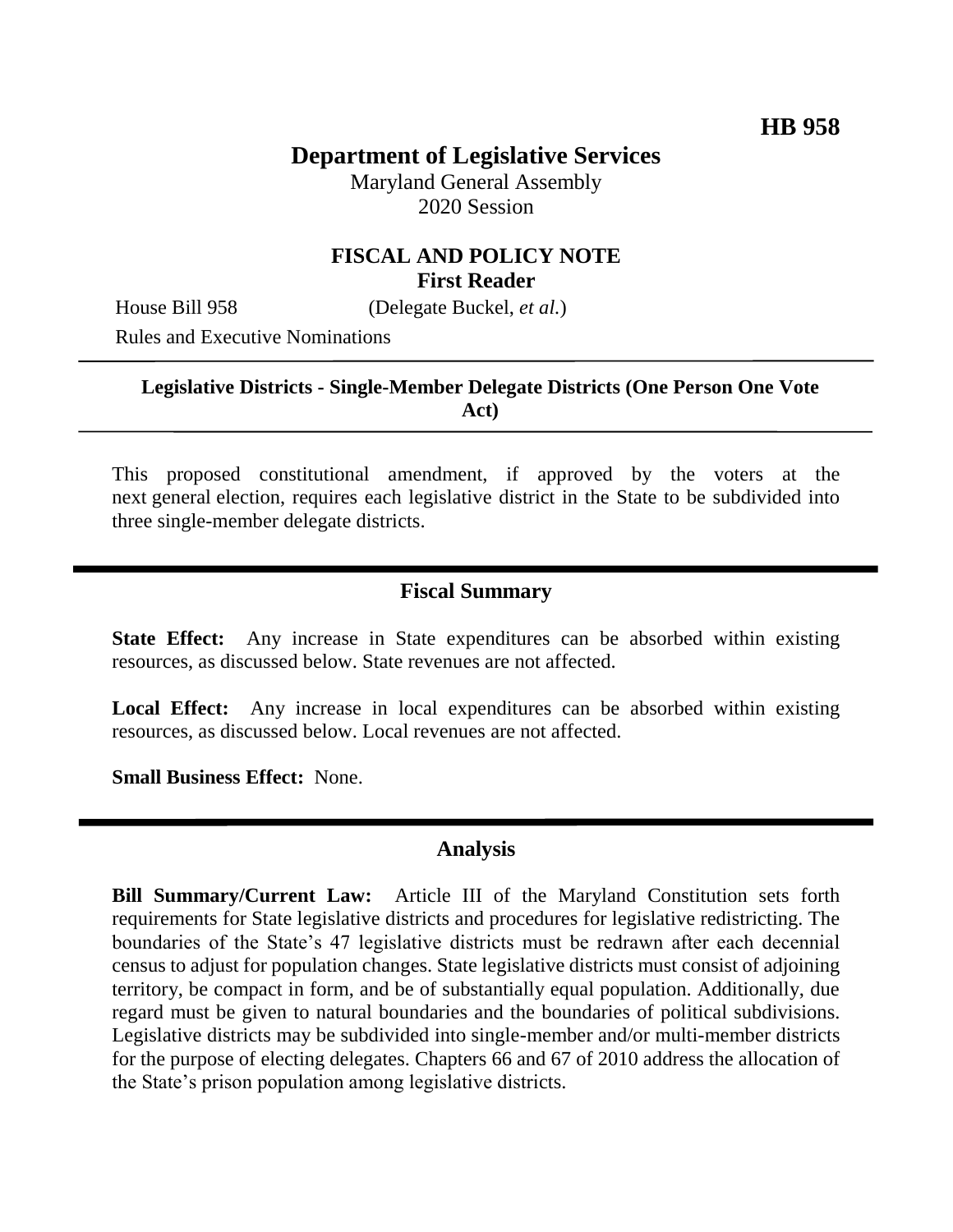State legislative boundaries are also governed by the U.S. Constitution, the Voting Rights Act of 1965, and applicable case law. State legislative districts must be "substantially equal in population." *Reynolds v. Sims* 377 U.S. 533 (1964).

**Background:** Of the 47 legislative districts under the current plan, 31 are three-member delegate districts, 12 are divided into 2 subdistricts (with two and one delegate members, respectively), and 4 are divided into three single-member delegate subdistricts.

According to the National Conference of State Legislatures, in 2018, West Virginia, 1 of 10 states that elected members of their state legislatures from multi-member districts, enacted legislation requiring that, following the 2020 census, members of the West Virginia House of Delegates must be elected from single-member districts.

**State Expenditures:** To the extent that the bill necessitates a significantly greater number of unique ballot styles, expenditures for the State Board of Elections may increase due to printing costs. However, for the purposes of this fiscal and policy note, it is assumed that any such costs are absorbable within existing resources.

**Local Expenditures:** To the extent that the bill necessitates a significantly greater number of unique ballot styles, expenditures for some local boards of elections may increase due to printing costs. However, it is assumed that any such costs are absorbable within existing resources.

# **Additional Information**

**Prior Introductions:** HB 724 of 2019 received an unfavorable report from the House Rules and Executive Nominations Committee. HB 1362 of 2018, a similar bill, received an unfavorable report from the House Rules and Executive Nominations Committee. HB 535 of 2017, HB 1270 of 2016, and HB 921 of 2015, all similar bills, received hearings in the House Rules and Executive Nominations Committee, but no further action was taken on these bills.

### **Designated Cross File:** None.

**Information Source(s):** Maryland State Board of Elections; National Conference of State Legislatures; Department of Legislative Services